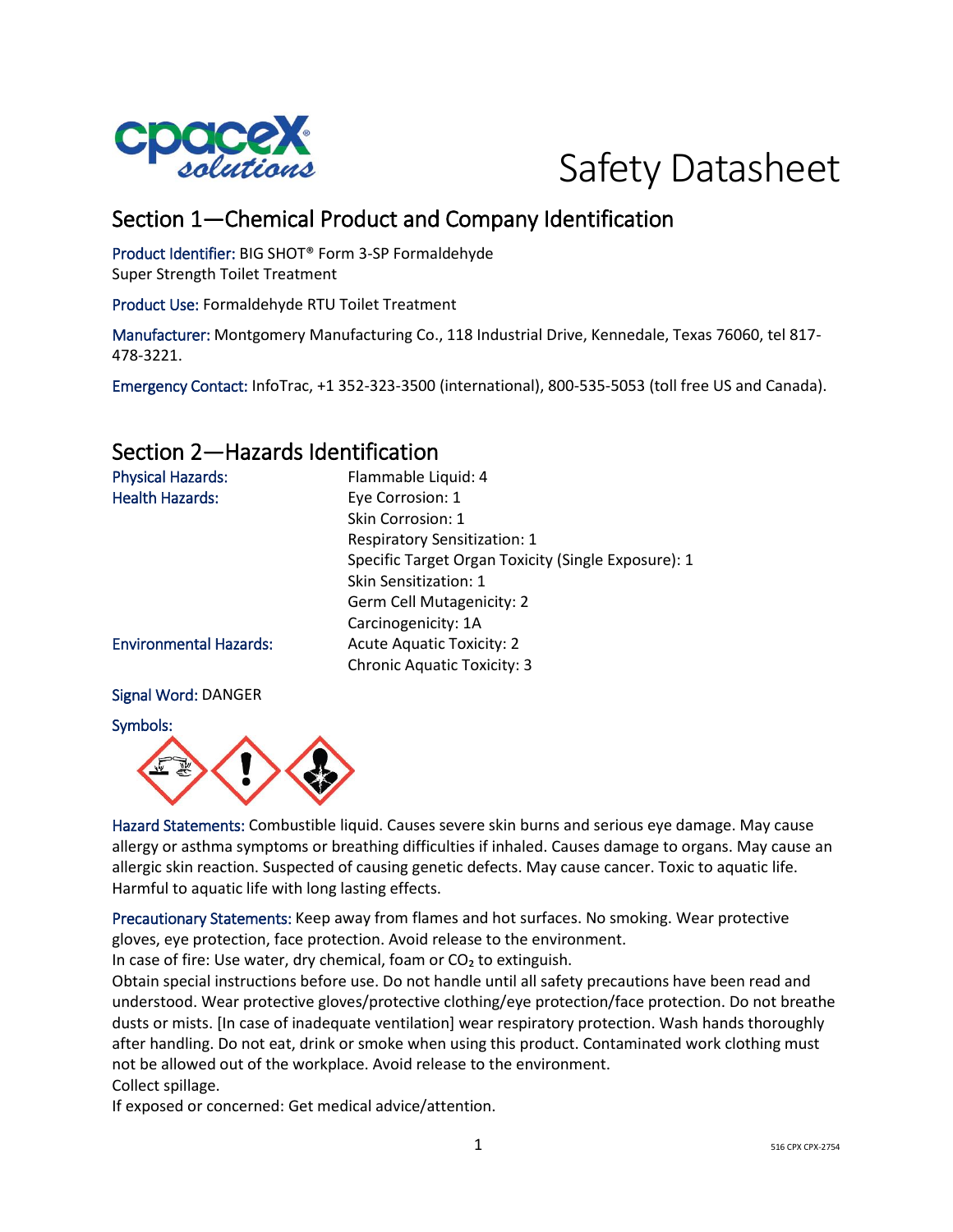If in eyes: Rinse cautiously with water for several minutes. Remove contact lenses, if present and easy to do. Continue rinsing. Immediately call a doctor.

If swallowed: Rinse mouth. Do NOT induce vomiting.

If on skin (or hair): Take off immediately all contaminated clothing. Rinse skin with water/shower. Wash contaminated clothing before reuse. If skin irritation or rash occurs: Get medical advice/attention. Wash contaminated clothing before reuse.

If inhaled: Remove person to fresh air and keep comfortable for breathing. Immediately call a doctor. If experiencing respiratory symptoms: Call a poison center/doctor.

Store locked up. Store in a well-ventilated place. Keep cool.

Dispose of contents and container in accordance with local, regional, national, international regulations.

#### Other Hazards: None found.

Unknown Ingredients: N/D

#### Section 3—Information on Ingredients

| <b>Ingredient Name</b>                                                                                | Ingredient<br>Percentage | Ingredient CAS<br>No |
|-------------------------------------------------------------------------------------------------------|--------------------------|----------------------|
| The exact chemical identities and percentages of composition<br>have been withheld as a trade secret. |                          |                      |

### Section 4—First Aid Measures

Skin contact: If on skin or hair: Take off immediately all contaminated clothing. Rinse skin with water or shower. Wash contaminated clothing before reuse. Immediately call a doctor.

Eye contact: If in eyes: Rinse cautiously with water for several minutes. Remove contact lenses, if present and easy to do. Continue rinsing. Immediately call a doctor.

Ingestion: If swallowed: Rinse mouth. DO NOT induce vomiting. Immediately call a doctor.

Inhalation: If inhaled: Remove person to fresh air and keep comfortable for breathing. Immediately call a doctor.

Most important symptoms/effects, acute and delayed: If exposed or concerned: Get medical advice/attention.

Indication of immediate medical attention/special treatment: N/D

### Section 5—Fire-Fighting Measures

Suitable extinguishing media: Foam, carbon dioxide, dry chemical or water fog.

Specific hazard arising from chemicals: Cool container with water spray or fog to help absorb escaping fumes. Evacuate affected area. Stay upwind and avoid contact with smoke and fumes. If contact cannot be avoided wear personal protective equipment (See "personal Protective Equipment section".) including chemical splash goggles and air mask with breathing supply. Run-off from fire control may cause pollution.

Special equipment and precautions: Wear suitable respiratory equipment when necessary

### Section 6—Accidental Release Measures

Personal precaution, protective equipment, emergency procedures: Avoid contact with skin and eyes. Do not ingest. Do not inhale. Wear Personal Protective Equipment (refer to section 8).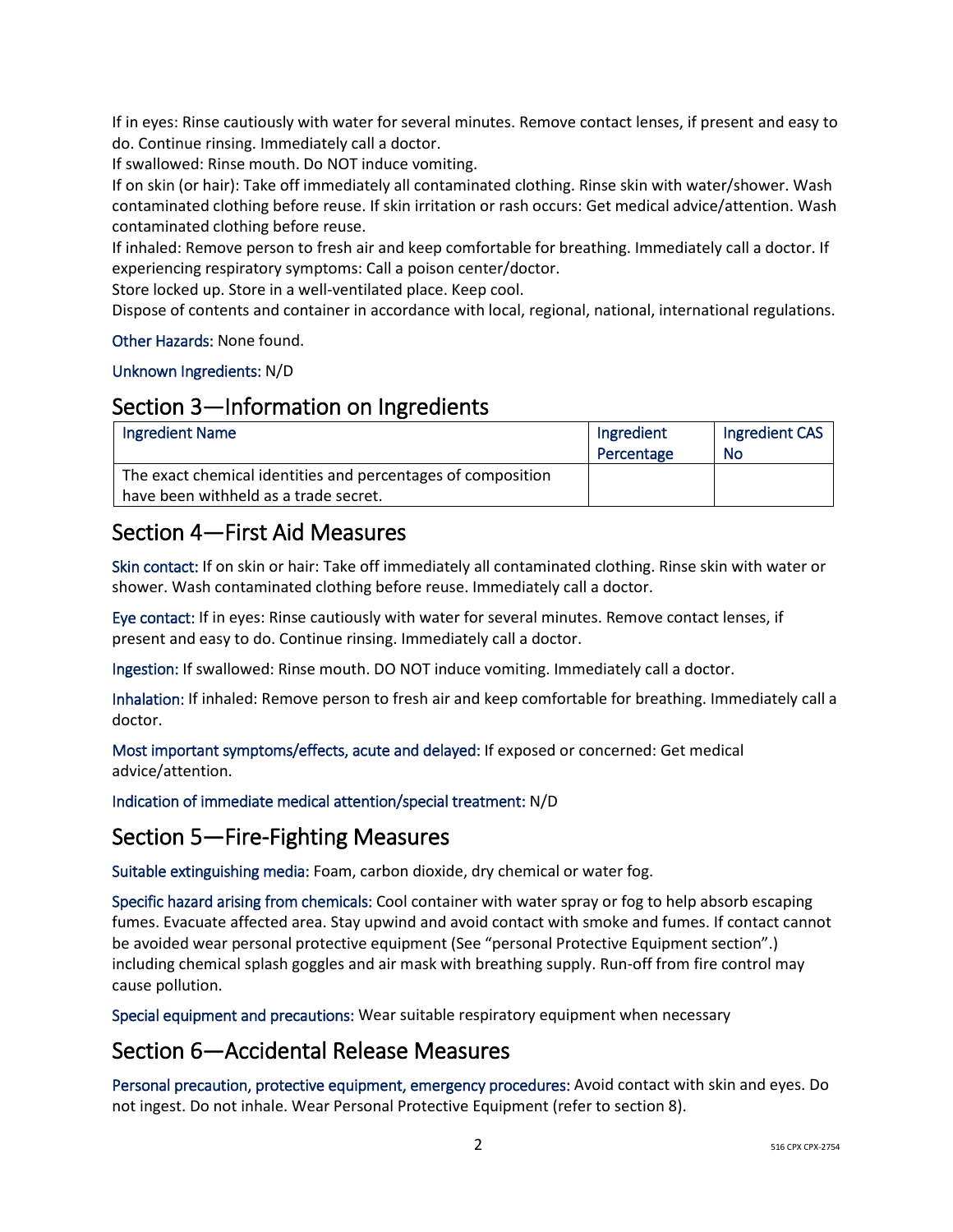Methods and material for containment and clean up: Avoid release to environment. Collect spillage. Review Fire and Explosion Hazards and Safety Precautions before proceeding with clean-up. Use appropriate personal protective equipment during clean up. Wear self-contained breathing apparatus and chemical-proof suit. Soak up small spills with earth, sand, or other noncombustible absorbent material and remove in covered containers. Dike large spills and neutralize with dilute solutions of ammonia, sodium sulfite, or sodium bisulfite and remove. Flush area with plenty of water. Comply with Federal, State, and local regulations on reporting releases.

# Section 7—Handling and Storage

Precautions for safe handling: Wash thoroughly after handling, especially before eating, drinking, smoking or using restroom facilities. Wash goggles and gloves. Launder contaminated clothing. Do not swallow. Do not get in eyes. Do not inhale mists or vapors.

Cautions for safe storage: Store locked up.

Incompatibilities: Strong oxidizing agents, caustics, strong alkalis, isocyanates, anhydrides, oxides and inorganic acids. Some formaldehyde solutions react with nitrogen dioxide, nitromethane, perchloric acid and aniline or peroxyformic acid to yield explosive compounds. A violent reaction occurs when some formaldehyde solutions are mixed with strong oxidizers.

## Section 8—Exposure controls/personal protection

#### Exposure Limits:

Ingredient 2: OSHA PEL 0.75 ppm, 0.92 mg/m<sup>3</sup>, 8 Hr. (TWA). ACHIH TLV: Ceiling: 0.3 ppm, 0.37 mg/m3, A2.

Ingredient 3: OSHA PEL 200 ppm, 260 mg/m3- 8 Hr. (TWA-Skin). ACHIH TLV: 200 ppm, 262 mg/m3 Hr (TWA)

Specific Engineering: Not established.

Individual protective equipment and measures: Eye Protection: Prevent eye contact. Wear chemical splash goggles or similar eye protection if the potential exists for eye contact. Skin Protection: Avoid skin contact. Wear Butyl rubber or neoprene gloves to prevent contact. Launder contaminated clothing before re-use. Respiratory Protection: Full face respirator with formaldehyde cartridges when vapor concentration is 1-10. Self-contained breathing apparatus when concentration is 10-100. General Hygiene: Wash hands after handling. Other Protective Clothing or Equipment: Eye wash fountain and safety shower in area.

| <b>Physical State: Liquid</b>                     | Flammability (solid, gas): Not Flammable    |
|---------------------------------------------------|---------------------------------------------|
| Color: Blue                                       | Vapor Pressure (mmHg): 23-26 mm Hg@77 °F    |
| Odor: Cherry odor                                 | Vapor Density (air= 1): >1                  |
| Odor Threshold: N/D                               | <b>Relative Density: 1.05</b>               |
| pH: 5.5-6.0                                       | Solubilities: In water: completely miscible |
| Melting point/freezing Point: Polymerizes and     | <b>Partition Coefficient: N/D</b>           |
| separates below 320 °F                            |                                             |
| Initial Boiling Point and Boiling Range: 212 °F   | Auto-Ignition Temperature: N/D              |
| Flash Point: >150 °F TCC (EST)                    | Decomposition Temperature: N/D              |
| <b>Evaporation Rate: N/D</b>                      | Viscosity: N/D                              |
| Upper/Lower Flammability or Explosive limits: N/D |                                             |

# Section 9-Physical and Chemical Properties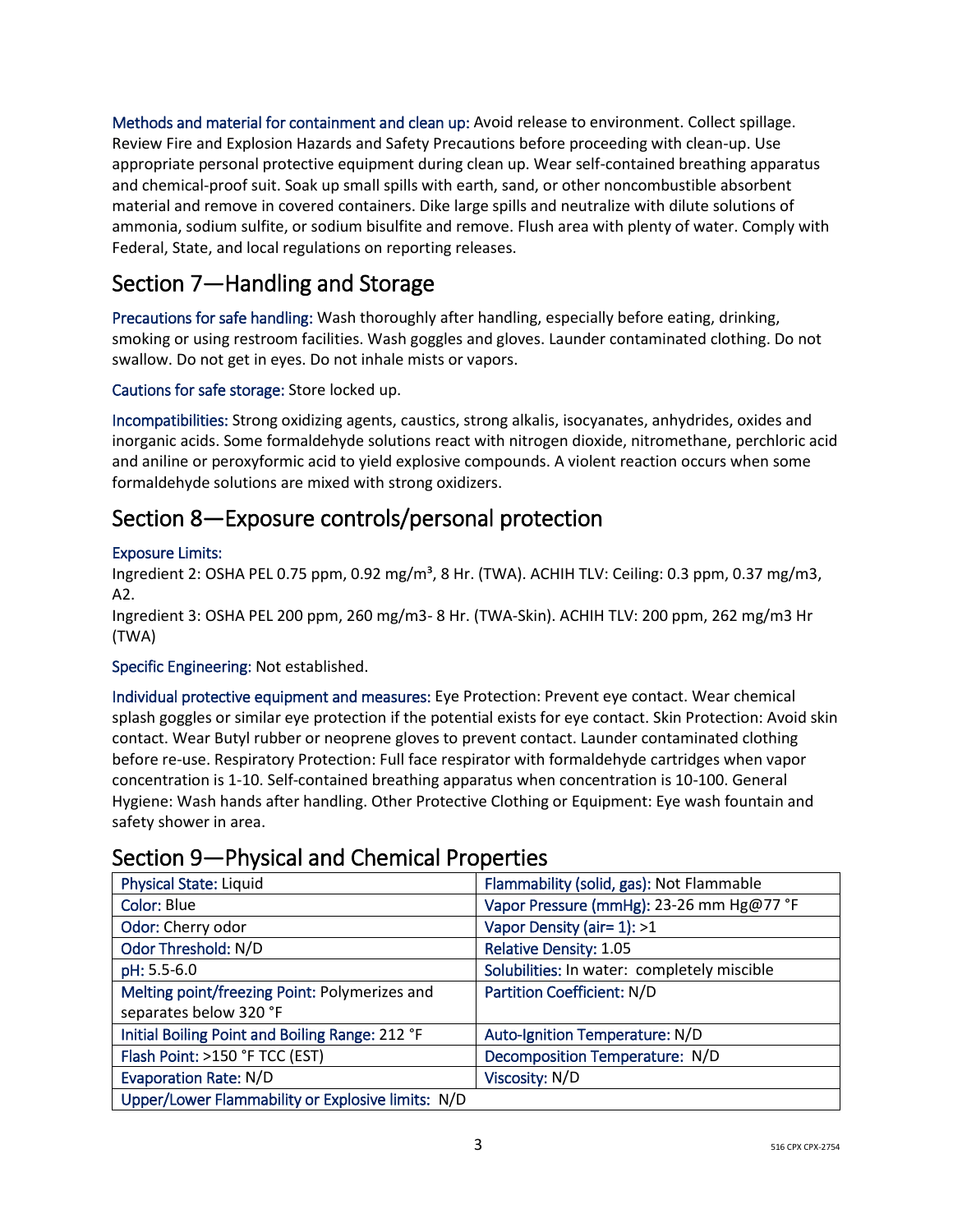# Section 10—Stability and Reactivity:

| <b>Chemical Stability: Stable</b>                  | Condition to Avoid: High heat, flames and sparks.   |
|----------------------------------------------------|-----------------------------------------------------|
| Reactivity: No specific reactivity test data       | <b>Possibility of Hazardous Reaction: Hazardous</b> |
| available for this mixture.                        | Polymerization: will not occur.                     |
| Incompatible Materials: Strong oxidizing agents,   | <b>Hazardous Decomposition Products:</b>            |
| caustics, strong alkalis, isocyanates, anhydrides, | N/D                                                 |
| oxides and inorganic acids. Some formaldehyde      |                                                     |
| solutions react with nitrogen dioxide,             |                                                     |
| nitromethane, perchloric acid and aniline or       |                                                     |
| peroxyformic acid to yield explosive compounds.    |                                                     |
| A violent reaction occurs when some                |                                                     |
| formaldehyde solutions are mixed with strong       |                                                     |
| oxidizers.                                         |                                                     |

# Section 11—Toxicological information:

Information on the likely routes of exposure: Skin contact, eye contact, inhalation, ingestion.

| <b>Chemical Name</b>                          | Oral LD50              | <b>Dermal LD50</b> | <b>Inhalation LD50</b> |
|-----------------------------------------------|------------------------|--------------------|------------------------|
| Ingredient 1                                  | $>900$ mg/kg           | N/D                | N/D                    |
| Ingredient 2                                  | $100 \,\mathrm{mg/kg}$ | N/D                | 590 mg/kg              |
| Ingredient 3                                  | >5,600 mg/kg           | N/D                | N/D                    |
| Ingredient 4                                  | $1,300$ mg/kg          | N/D                | N/D                    |
| Product as a Whole                            | 3,106 mg/kg            | N/D                | N/D                    |
| The exact chemical identities and percentages |                        |                    |                        |
| of composition have been withheld as a trade  |                        |                    |                        |
| secret.                                       |                        |                    |                        |

Important symptoms: Refer to Section 4—First Aid Measures.

Effects of Acute Exposure: Harmful if absorbed through skin caused general tissue damage. Methanol liquid and vapor can penetrate skin and mucous membranes. Skin contact should be avoided. Causes eye burns. Ingestion (swallowing): May be fatal or may cause blindness.

#### Effects of Chronic Exposure: N/D

Carcinogenicity: Ingredient 2: is listed as a carcinogen on the following: IARC, NTP, OSHA, ACGIH. It is listed on IARC as Group 1 human carcinogen for rare nasopharyngeal cancer in humans.

#### Other Data: N/D

# Section 12—Ecological Information:

Ecotoxicity: Toxic to aquatic life. Harmful to aquatic life with long lasting effects.

LC50: 10-100 mg/l, 96 hours (Fish) EC50: 2 mg/l, 48 hours (Daphnia) IC50: 0.4 mg/l, 24 hours (Algae)

| $100010111177111 = 110010101170001$            |                                |
|------------------------------------------------|--------------------------------|
| Persistence and degradability: This product is | Bioaccumulative Potential: N/D |
| readily biodegradable.                         |                                |
| BOD7 0.3 $g/g$                                 |                                |
| COD 0.4 $g/g$                                  |                                |
| TOC 0.15 $g/g$                                 |                                |